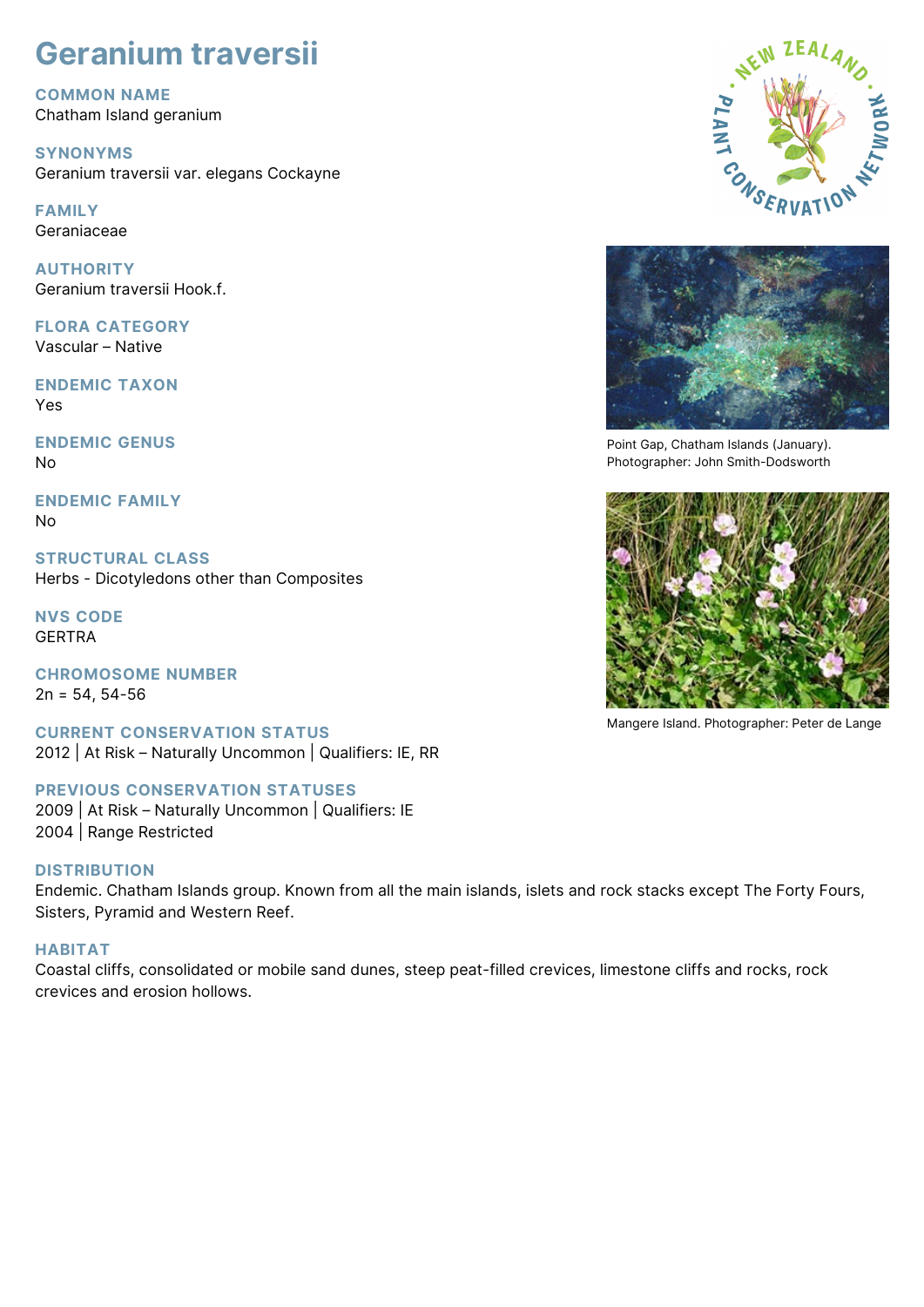#### **FEATURES**

Leafy, silvery grey to greyish-green, rosette-forming perennial herb forming patches up to 0.8 × 0.6 m. Caulorrhiza stout, deeply descending, woody at base, usually branched near ground level, often stoloniferous, up to 30 mm diameter, densely covered in persistent, frayed, petiole and stipule remnants. Stem and leaves usually densely covered in silvery hairs. Basal leaves on slender petioles up to 220 mm long. Stipules broad-ovate, cuspidate. Lamina 15-100 mm diameter, broad-reniform, orbicular, mostly lobed to ½ way but sometimes deeper; lobes 5-7(-8), cuneate, often toothed or lobed further. Cauline leaves similar but smaller. Flowers solitary 20-25(-30) mm diameter; peduncles up to 100 mm long, retrorsely hairy; bracteoles narrow-lanceolate, subacuminate. Sepals 7-11 x 2-4 mm, narrow-ovate to broad-ovate, densely covered with grey hairs, cuspidate. Petals 12(-16) × 10(-14) mm, broad-obovate or obovate-oblong, shortly clawed, pink or white, rarely pale purple, in all usually with up to 5 more darkly pigmented, longitudinal veins. Stamens < or > pistil. Mericarps silky hairy; beak 8-24 mm long. Seed 2.2-2.8 mm long, surface dull, dark brown, red-brown, dark purple-brown to black-brown, elliptic-oblong, not compressed, cells of primary reticulum, 4-6-sided, broadly oblong to isodiametric (0.04-0.15 mm long)

#### **SIMILAR TAXA**

Easily distinguished from all other indigenous and naturalised New Zealand geraniums by the stout rootstock and stems; by the leaves densely clad in more or less silvery hairs; and by the inflorescences bearing only sparse eglandular (never glandular) hairs with mainly pink or white (rarely pale purple) flowers with corolllas up to 25 mm diameter.

**FLOWERING** July-June (peaking in summer)

**FLOWER COLOURS** Red/Pink, White

**FRUITING**

July-June

#### **LIFE CYCLE**

Seed dispersed by wind, ballistic projection and possibly attachment (Thorsen et al., 2009).

#### **PROPAGATION TECHNIQUE**

Easily grown from fresh seed. Very amenable to cultivation thriving in most situations. Does not like excessive moisture and does best in full sun. In the wild it has a wide range of flower colours (white through pink to almost purple) and the leaves are occasional purple-coloured. Further selections may be rewarding. It is one of the few Chatham Islands endemics that is easily grown almost anywhere in New Zealand.

#### **THREATS**

Not threatened. However, it has probably declined from large parts of its former range on Chatham and Pitt Islands. In some sites it may be threatened by invasive weeds, especially marram grass (Ammophila arenaria). It remains abundant and secure on all the outer vegetated islands except the Sisters, Forty Fours, Pyramid and Western Reef.

#### **ETYMOLOGY**

**geranium**: From the Greek geranos 'crane', the fruit of the plant resembling the head and beak of this bird, hence the common name cranesbill.

**traversii**: Named after William Thomas Locke Travers (1819-1903) who was an Irish lawyer, magistrate, politician, explorer, naturalist, photographer. He lived in New Zealand from 1849 and was a fellow of the Linnean Society.

#### **ATTRIBUTION**

Fact Sheet prepared by P.J. de Lange 14 April 2008. Description adapted from Aedo et al. (2005) supplemented with observations based on fresh and cultivated specimens.

#### **REFERENCES AND FURTHER READING**

Aedo, C., C. Navarro, and M. L. Alarcón.2005a. Taxonomic revision of *Geranium* sections *Andina* and *Chilensia* (Geraniaceae). *Botanical Journal of the Linnean Society 149*: 1-68.

Thorsen, M. J.; Dickinson, K. J. M.; Seddon, P. J. 2009. Seed dispersal systems in the New Zealand flora. Perspectives in Plant Ecology, Evolution and Systematics 11: 285-309